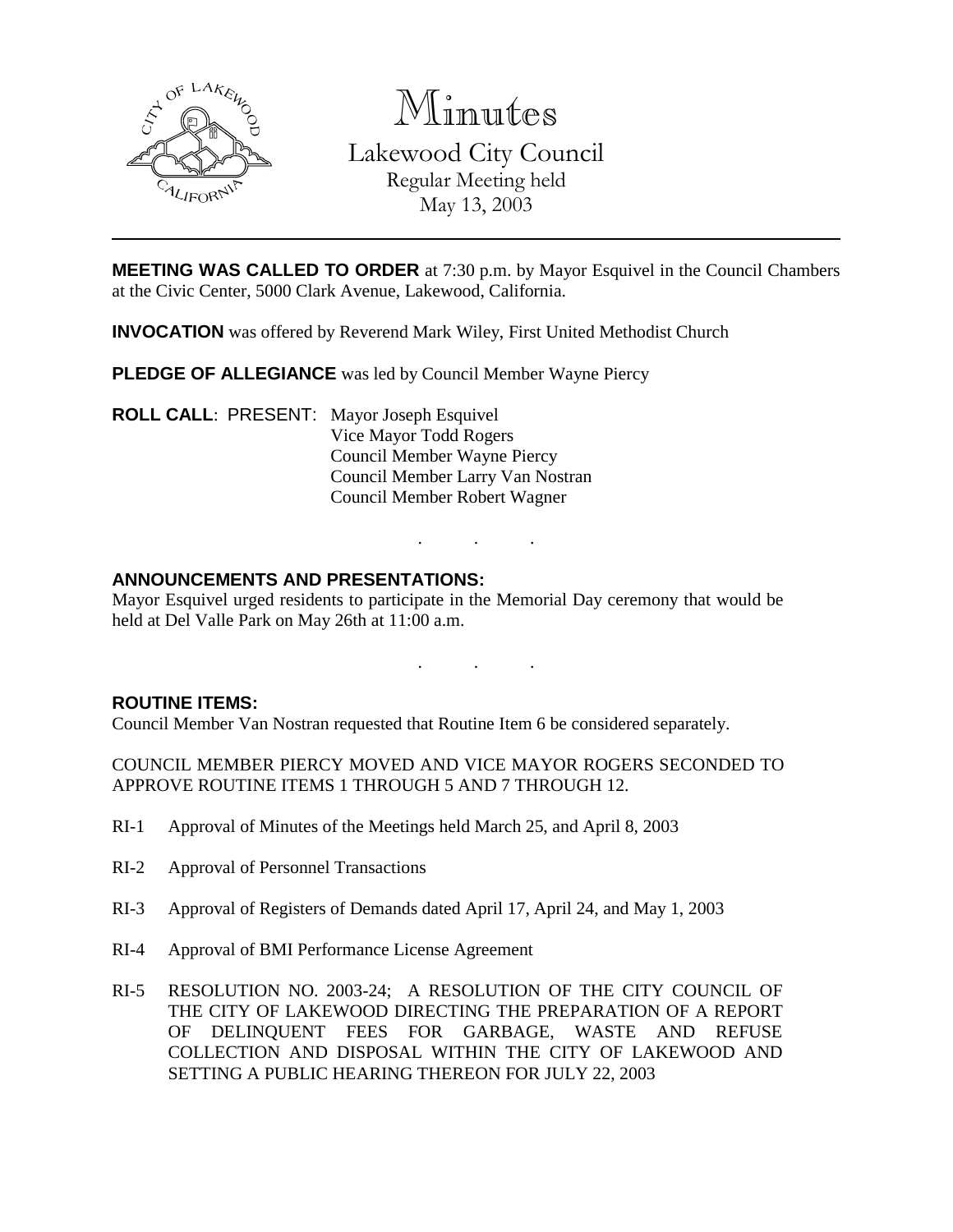#### **ROUTINE ITEMS:** Continued

- RI-7 Approval of Purchase of Video Camera from a Sole Source Vendor
- RI-8 RESOLUTION NO. 2003-25; A RESOLUTION OF THE CITY COUNCIL OF THE CITY OF LAKEWOOD APPROVING THE AGREEMENT WITH THE COUNTY OF LOS ANGELES FOR GENERAL SERVICES
- RI-9 Approval of Consultants for Preparation of Updated Environmental Document for the General Plan
- RI-10 Approval of Amendment to The Audio Group Consulting Agreement for AV Upgrade at the Centre
- RI-11 Approval of Extension of Agreement with Management, Analysis and Planning, Inc.
- RI-12 Authorization for Juvenile Accountability Incentive Block Grant Funding

UPON ROLL CALL VOTE, THE MOTION WAS APPROVED:

AYES: COUNCIL MEMBERS: Piercy, Rogers, Van Nostran, Wagner and Esquivel NAYS: COUNCIL MEMBERS: None

RI-6 Approval of Amendment with Tetra Tech, Inc. for Water Main Replacement Project Engineering

Council Member Van Nostran reported that the Water Resources Committee had met earlier and, after considering the good bid prices received when the recent water main replacement project went out to bid, was recommending that funding be increased for water main replacement engineering services so that should the pricing on the next project be advantageous, the City would be prepared with additional work which could be added as funding permitted.

Director of Water Resources, Jim Glancy, confirmed for Council Member Piercy that the contract for engineering services was funded through the water fund.

COUNCIL MEMBER VAN NOSTRAN MOVED AND VICE MAYOR ROGERS SECONDED TO APPROVE AN AMENDMENT TO THE AGREEMENT WITH TETRA TECH, INC. IN AN AMOUNT NOT TO EXCEED \$30,000. UPON ROLL CALL VOTE, THE MOTION WAS APPROVED:

. . .

AYES: COUNCIL MEMBERS: Piercy, Rogers, Van Nostran, Wagner and Esquivel NAYS: COUNCIL MEMBERS: None

Mayor Esquivel announced Item 3.2 would be considered out of order.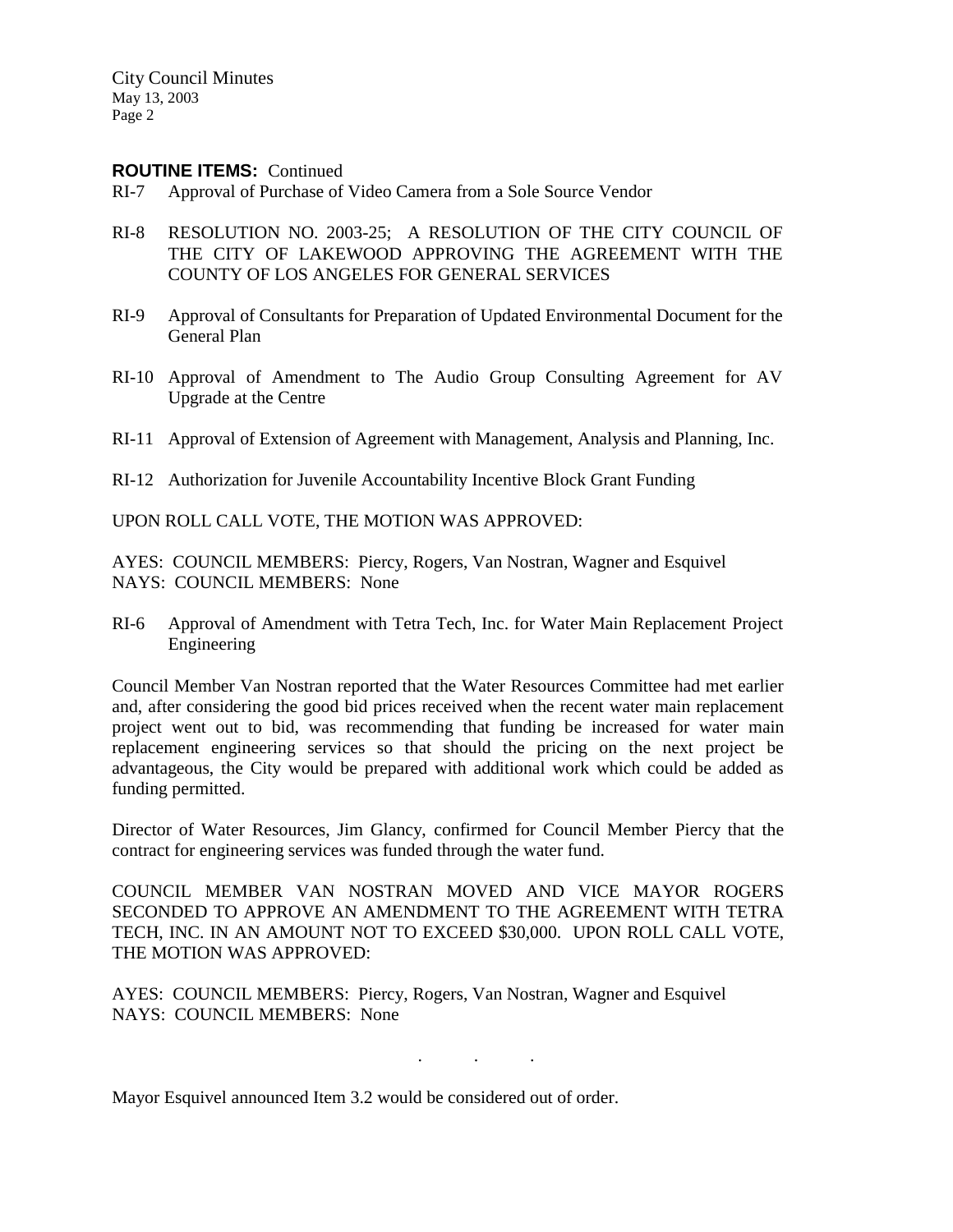# **3.2 • TRAFFIC SIGNAL WARRANT STUDY AT CENTRALIA STREET AND CLARETTA AVENUE**

The Director of Public Works, Lisa Rapp, displayed slides and gave a brief oral presentation based on the memorandum in the agenda packet stating in response to a request from area residents, a comprehensive traffic study had been completed by Willdan on the intersection at Centralia Street and Claretta Avenue. The Willdan study had been presented to the Community Safety Commission at its meeting held May 5, 2003. Willdan's conclusion was that the subject intersection met seven of the eleven warrants stated in the Caltrans traffic manual for the installation of traffic controls. It was the recommendation of staff and the Community Safety Commission that the City Council authorize staff to obtain a proposal for design services for the installation of a traffic signal at the intersection of Centralia Street and Claretta Avenue.

Responding to a question from Council Member Van Nostran, Ms. Rapp stated that the signal would be designed so that the phasing would only be triggered by vehicular or pedestrian demand on Claretta Avenue.

COUNCIL MEMBER PIERCY MOVED AND COUNCIL MEMBER VAN NOSTRAN SECONDED TO APPROVE STAFF'S RECOMMENDATION.

Bill Albriton asked the City Council to consider the installation of a four-way stop until the traffic signal project could be implemented.

Council Member Wagner questioned Ms. Rapp about the project, determining that the design and public works project bid process required by law could take as long as twelve months and that Willdan had not recommended a four-way stop, even as an interim measure, since it would generate other types of problems at the intersection.

Dolores Albriton and Debbie Fields also expressed the desire to have a four-way stop put in.

Council Member Wagner suggested that the City Council approve the Commission's recommendation for the traffic signal and send consideration of an interim four-way stop back to the Community Safety Commission for further review and recommendation.

UPON ROLL CALL VOTE, THE MOTION WAS APPROVED:

AYES: COUNCIL MEMBERS: Piercy, Rogers, Van Nostran, Wagner and Esquivel NAYS: COUNCIL MEMBERS: None

COUNCIL MEMBER WAGNER MOVED AND COUNCIL MEMBER VAN NOSTRAN SECONDED TO REFER THE ISSUE OF AN INTERIM FOUR-WAY STOP BACK TO THE COMMUNITY SAFETY COMMISSION. THERE BEING NO OBJECTION, IT WAS SO ORDERED.

. . .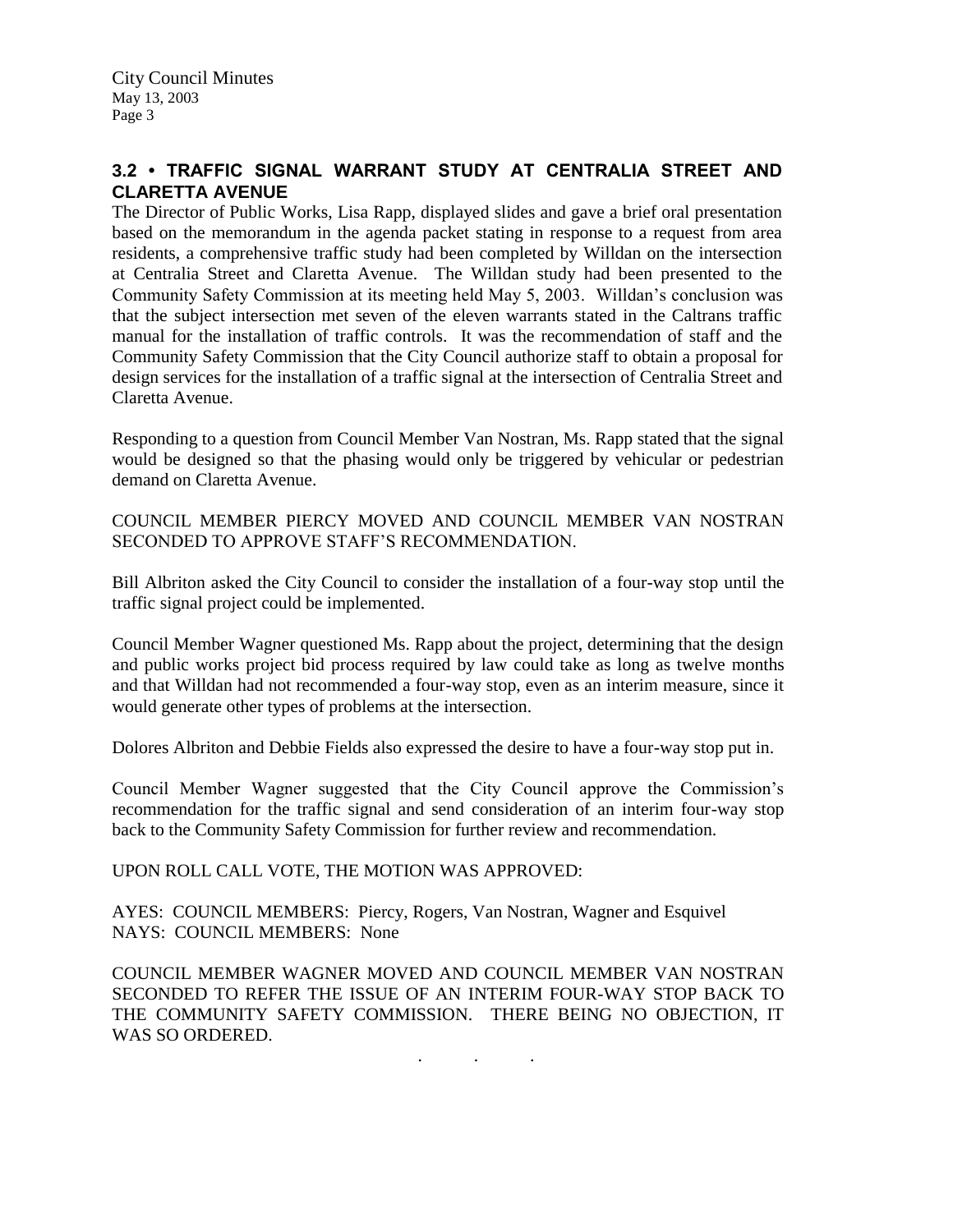# **1.1 • AWARD OF BID FOR PUBLIC WORKS PROJECT NO. 03-7; LANDSCAPE DEL AMO MEDIAN**

The Director of Public Works gave a brief oral presentation based on the memorandum in the agenda and reported six bids had been received for a project to landscape the existing raised medians on Del Amo Boulevard between Palo Verde Avenue and Studebaker Road. It was the recommendation of staff that the City Council adopt the plans, specifications and working details for Project No. 03-7; award a contract to the low bidder, Tropical Creations, Inc., in the amount of \$149,898.05; appropriate \$20,000 from the General Fund for the project; and authorize staff to approve a cumulative total of contract change orders, not to exceed \$15,000.

Bill Albriton stated there were many medians on the east side of the City which needed landscaping to replace existing green asphalt.

City Manager Howard Chambers responded by stating that a five-year master plan was in place to upgrade medians.

Vice Mayor Rogers stated that the City Council had made a commitment to replace asphalt medians in the eastern portion of the City and had, in fact, just completed a project to landscape the median along Bloomfield Avenue.

Council Member Van Nostran stated that although the Del Amo Boulevard project was important since it was a major point of entry to the City from the east, in light of the budget situation in Sacramento and the City not yet knowing the extent of funding that may be lost, the project could be postponed until more is known about possible State funding take-aways.

Council Member Piercy noted that judging from the many comments he had heard from eastern Lakewood residents, upgrading the medians there was very important and was also a priority for residents in the area around this project. He stated that the Council should move forward with the five-year plan, including the Del Amo project.

Mayor Esquivel opened the public hearing at 8:00 p.m. and called for anyone in the audience wishing to address the City Council on this matter. There was no response.

Vice Mayor Rogers raised the issue of unanticipated expenses such as had been experienced during a previous median landscape project. Ms. Rapp responded by stating that staff had taken a number of preventive measures to ensure as much as possible that there would be no concealed conditions that could affect the project and cause unforeseen costs.

## COUNCIL MEMBER PIERCY MOVED AND COUNCIL MEMBER WAGNER SECONDED TO APPROVE STAFF'S RECOMMENDATION.

Council Member Wagner stated that he agreed with Council Member Piercy that the project and the five-year plan should move forward, as it could be months before it was clear what would be the final outcome with the State budget.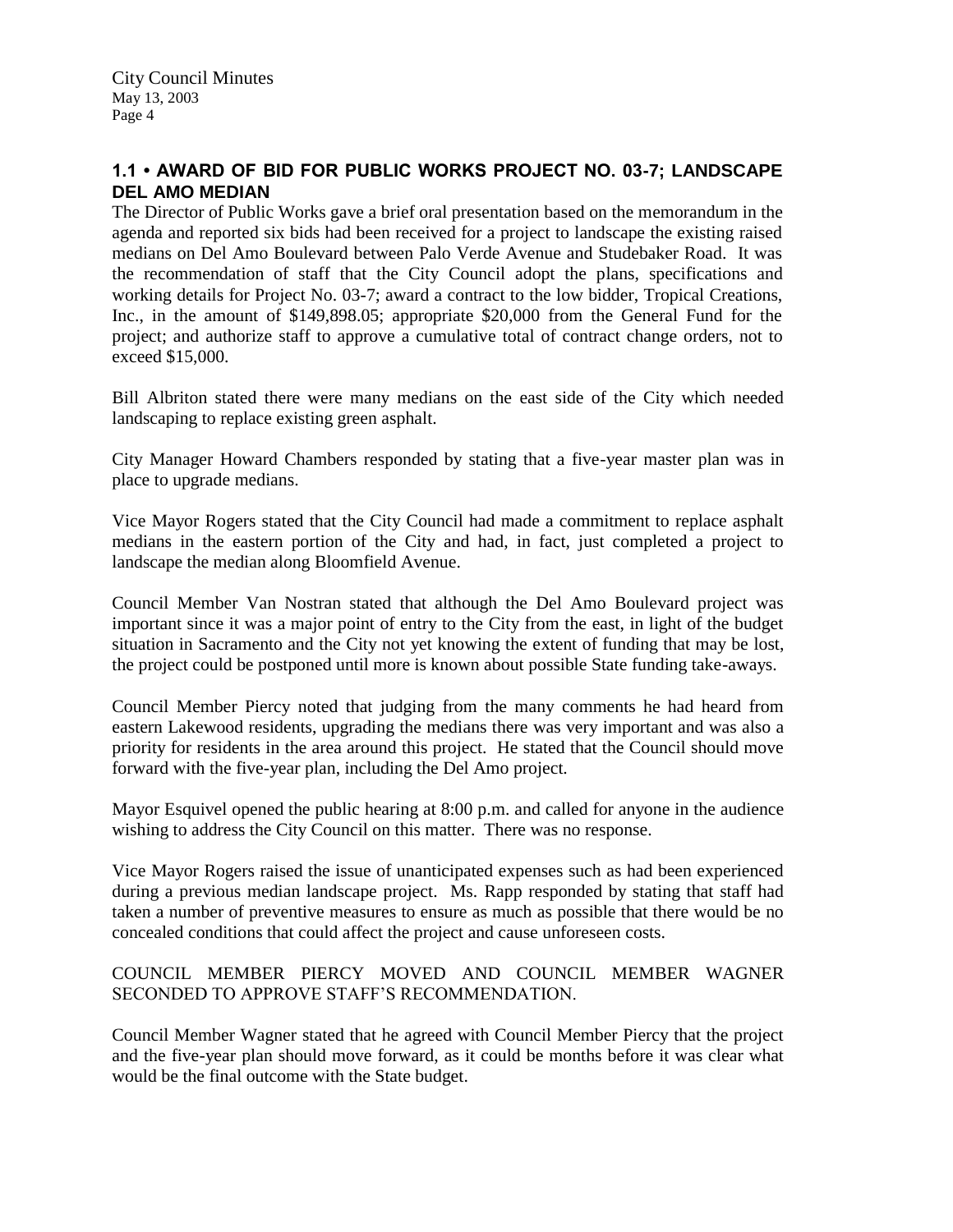#### **1.1 • AWARD OF BID FOR PUBLIC WORKS PROJECT NO. 03-7; LANDSCAPE DEL AMO MEDIAN - Continued** UPON ROLL CALL VOTE, THE MOTION WAS APPROVED:

AYES: COUNCIL MEMBERS: Piercy, Rogers, Wagner and Esquivel NAYS: COUNCIL MEMBERS: Van Nostran

## **1.2 • PERMIT APPLICATIONS FOR THE SALE OF FIREWORKS**

Finance Director Larry Schroeder gave a brief oral presentation based on the memorandum in the agenda and stated there were 30 organizations, a reduction from 36 in 2001, who qualified for permits to sell fireworks. These organizations were nonprofit or tax-exempt associations established primarily for patriotic, veteran, civic betterment, religious, welfare, youth or charitable purposes. It was the recommendation of staff that the City Council approve the issuance of permits for temporary fireworks stands to the 30 organizations who were in compliance with the Lakewood Municipal Code.

. . .

Council Member Wagner inquired if all of the organizations had provided adequate descriptions of how the funds raised last year had been spent. Mr. Schroeder advised that they had all submitted the documentation which had been reviewed by the Public Safety Committee.

Mayor Esquivel opened the public hearing at 8:07 p.m. and called for anyone in the audience wishing to address the City Council on this matter.

Bob McKittrick stated he represented Little League Baseball and thanked the City Council for the opportunity to raise funds to support the youth of the community.

COUNCIL MEMBER VAN NOSTRAN MOVED AND COUNCIL MEMBER PIERCY SECONDED TO CLOSE THE PUBLIC HEARING. UPON ROLL CALL VOTE, THE MOTION WAS APPROVED:

AYES: COUNCIL MEMBERS: Piercy, Rogers, Van Nostran, Wagner and Esquivel NAYS: COUNCIL MEMBERS: None

VICE MAYOR ROGERS MOVED AND COUNCIL MEMBER VAN NOSTRAN SECONDED TO APPROVE STAFF'S RECOMMENDATION. UPON ROLL CALL VOTE, THE MOTION WAS APPROVED:

AYES: COUNCIL MEMBERS: Piercy, Rogers, Van Nostran, Wagner and Esquivel NAYS: COUNCIL MEMBERS: None

. . .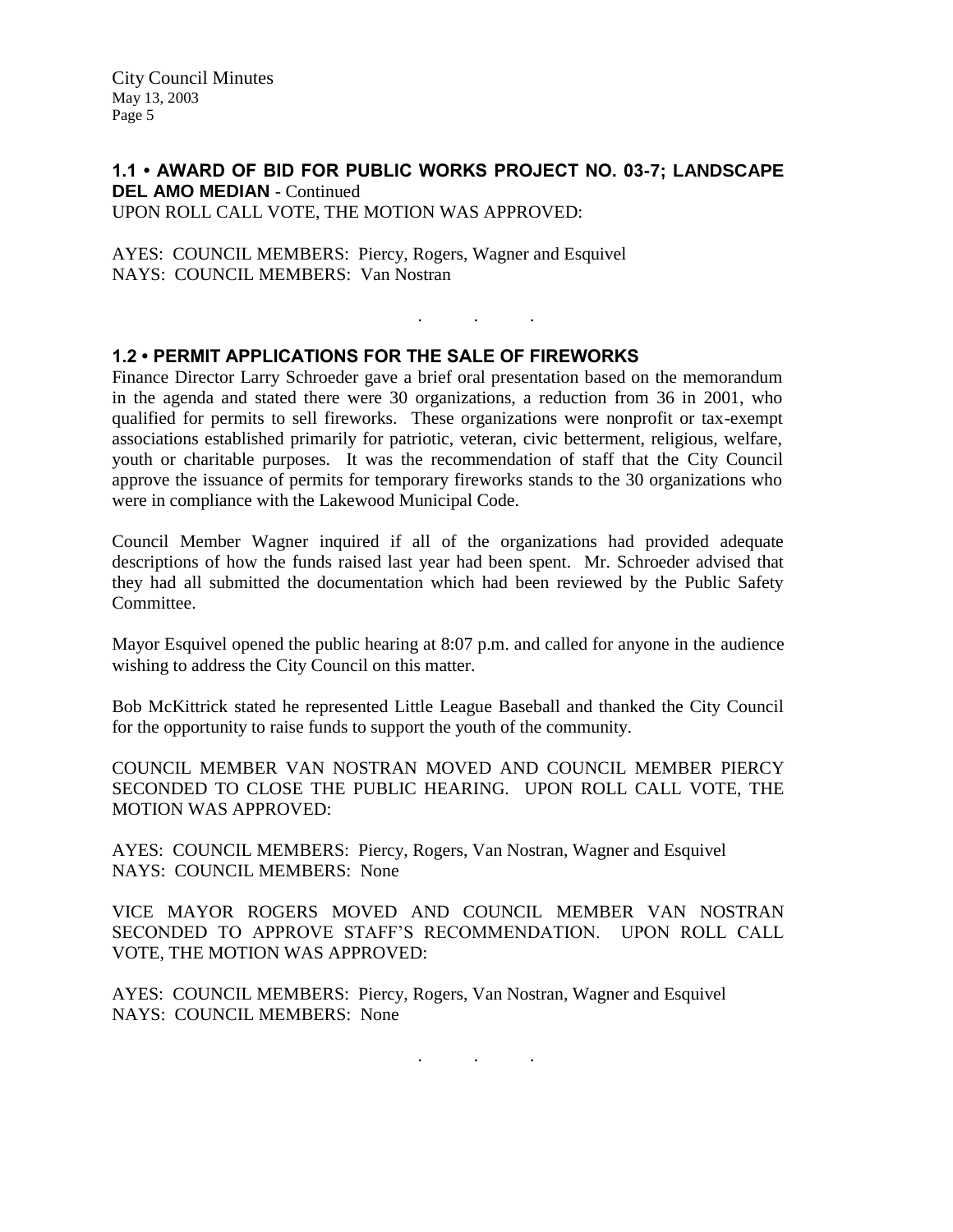# **1.3 • CARETAKER'S QUARTERS AND PARKING REQUIREMENTS IN CONJUNCTION WITH SELF-STORAGE FACILITIES IN THE M-1 ZONE**

Community Development Director Chuck Ebner gave a brief oral presentation based on the memorandum in the agenda and reported that a request had been received from Carlo Development, LLC to amend zoning provisions of the Municipal Code pertaining to the required off-street parking spaces for and allowing caretakers quarters at self-storage facilities in the M-1 zone. He advised that currently the Municipal Code did not provide specific off-street parking requirements or address on-site caretaker's quarters for such a use. He reported that by nature of the type of business, specific parking requirements should be established and that on-site caretaker's quarters would reduce security concerns and improve access for customers. He stated that an Initial Study had been prepared and since the proposed ordinance had been found to have no significant effect on the environment, a Negative Declaration had been prepared for City Council approval. It was the recommendation of staff and the Planning and Environment Commission that the City Council hold a public hearing, introduce the proposed ordinance and approve the Negative Declaration.

ORDINANCE NO. 2003-4; AN ORDINANCE OF THE CITY COUNCIL OF THE CITY OF LAKEWOOD AMENDING THE LAKEWOOD MUNICIPAL CODE AND THE ZONING ORDINANCE PERTAINING TO SELF-STORAGE FACILITIES AND CARETAKER QUARTERS IN THE M-1 (LIGHT MANUFACTURING) ZONE

Council Member Van Nostran stated that he had looked at a similar type of use in Long Beach and had observed that while there were a number of vehicles coming and going, there were not many cars parked at any given time.

Mayor Esquivel opened the public hearing at 8:09 p.m. and called for anyone in the audience wishing to address the City Council on this matter.

James Grom, Carlo Development, stated that his company was satisfied with the code amendment and felt it was a balanced proposal which met the needs of the company and the community.

COUNCIL MEMBER WAGNER MOVED AND COUNCIL MEMBER VAN NOSTRAN SECONDED TO CLOSE THE PUBLIC HEARING. UPON ROLL CALL VOTE, THE MOTION WAS APPROVED:

AYES: COUNCIL MEMBERS: Piercy, Rogers, Van Nostran, Wagner and Esquivel NAYS: COUNCIL MEMBERS: None

COUNCIL MEMBER VAN NOSTRAN MOVED AND COUNCIL MEMBER WAGNER SECONDED TO APPROVE THE NEGATIVE DECLARATION. UPON ROLL CALL VOTE, THE MOTION WAS APPROVED:

AYES: COUNCIL MEMBERS: Piercy, Rogers, Van Nostran, Wagner and Esquivel NAYS: COUNCIL MEMBERS: None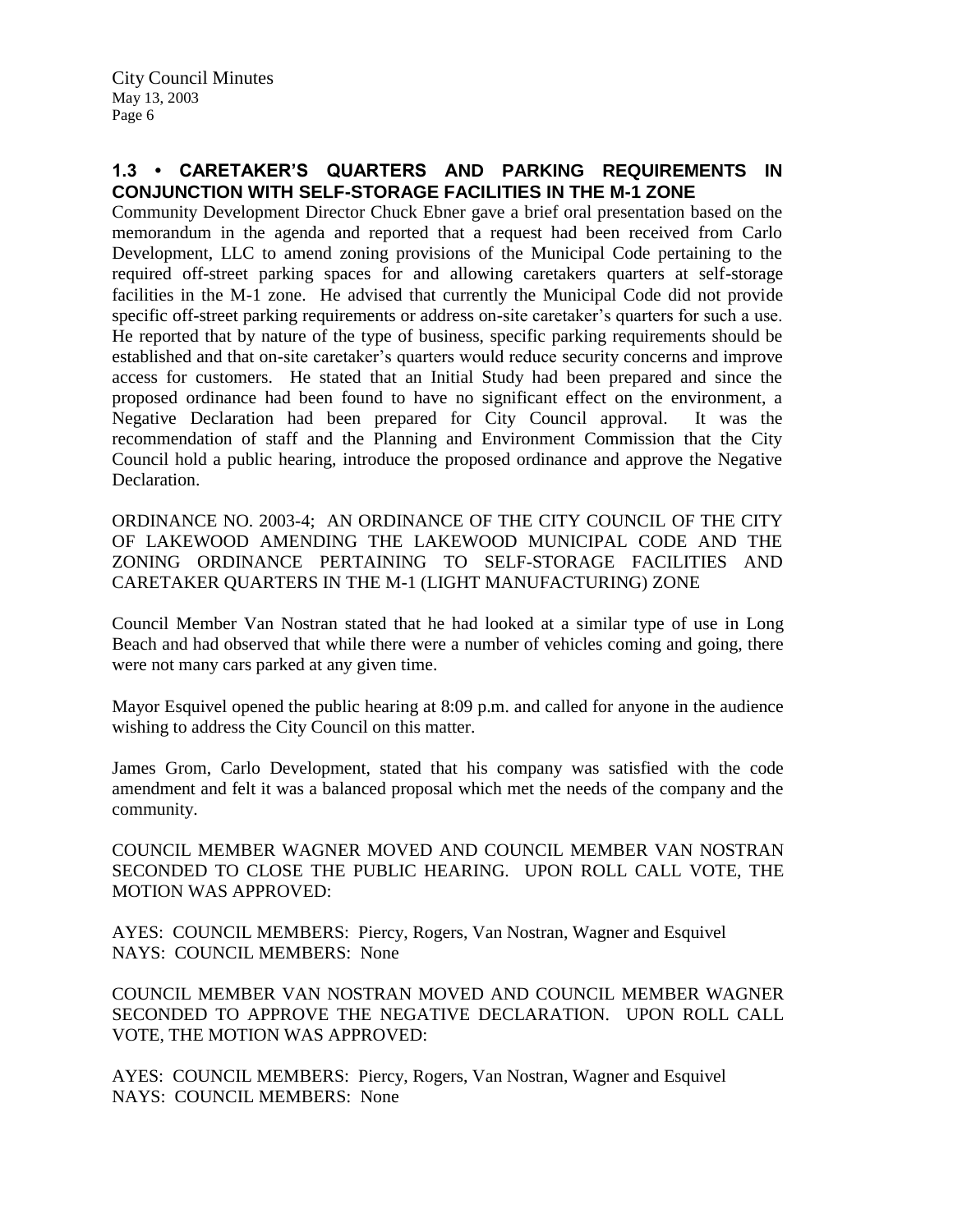**1.3 • CARETAKER'S QUARTERS AND PARKING REQUIREMENTS IN CONJUNCTION WITH SELF-STORAGE FACILITIES IN THE M-1 ZONE** -Continued COUNCIL MEMBER WAGNER MOVED AND COUNCIL MEMBER PIERCY SECONDED TO INTRODUCE ORDINANCE NO. 2003-4. UPON ROLL CALL VOTE, THE MOTION WAS APPROVED:

AYES: COUNCIL MEMBERS: Piercy, Rogers, Van Nostran, Wagner and Esquivel NAYS: COUNCIL MEMBERS: None

# **1.4 • AWARD OF BID FOR PURCHASING BID 03-2; FIFTEEN COMPUTER SYSTEMS**

. . .

The Director of Finance gave a brief oral presentation based on the memorandum in the agenda and stated two bids had been received for the purchase of 15 replacement computer systems that would be compatible with the City's current system. The bids had been reviewed to confirm that they were in compliance with specifications. It was the recommendation of staff that the City Council authorize the purchase of fifteen computer systems to the low bidder, Affiliated Computer Services, in the amount of \$13,460.89.

Mayor Esquivel opened the public hearing at 8:16 p.m. and called for anyone in the audience wishing to address the City Council on this matter. There was no response.

COUNCIL MEMBER WAGNER MOVED AND COUNCIL MEMBER PIERCY SECONDED TO CLOSE THE PUBLIC HEARING. UPON ROLL CALL VOTE, THE MOTION WAS APPROVED:

AYES: COUNCIL MEMBERS: Piercy, Rogers, Van Nostran, Wagner and Esquivel NAYS: COUNCIL MEMBERS: None

COUNCIL MEMBER WAGNER MOVED AND VICE MAYOR ROGERS SECONDED TO APPROVE STAFF'S RECOMMENDATION. UPON ROLL CALL VOTE, THE MOTION WAS APPROVED:

AYES: COUNCIL MEMBERS: Piercy, Rogers, Van Nostran, Wagner and Esquivel NAYS: COUNCIL MEMBERS: None

#### **1.5 • COMMUNITY DEVELOPMENT BLOCK GRANT SUBMITTAL FOR FISCAL YEAR 2003-2004**

. . .

The Director of Community Development gave a brief oral presentation based on the memorandum in the agenda and stated the City had participated in the Federal Community Development Block Grant (CDBG) Program for the past 28 years. He reported that the Action Plan presented for fiscal year 2003-04, described the uses of available public and private resources to address community development priority needs. He briefly reviewed the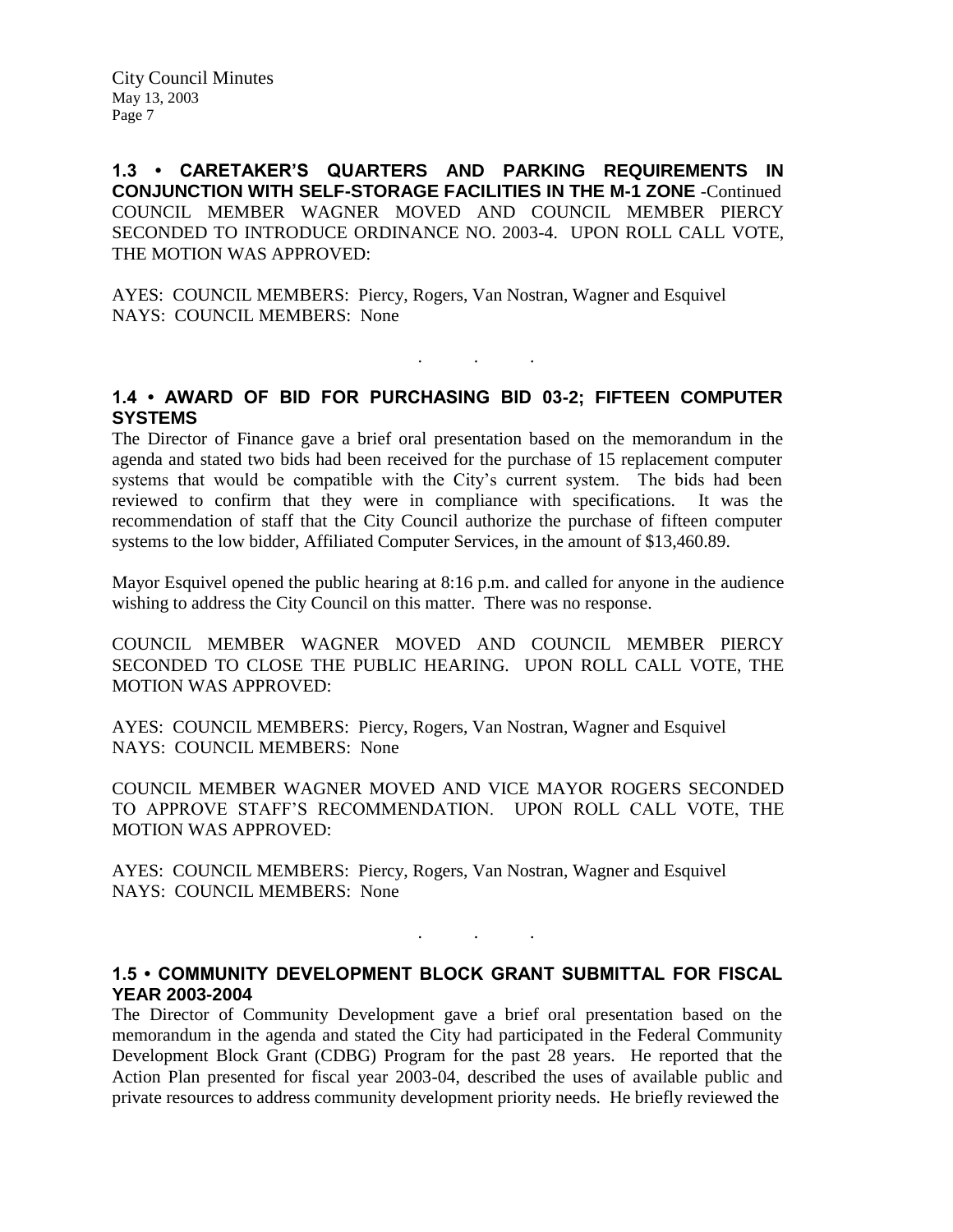## **1.5 • COMMUNITY DEVELOPMENT BLOCK GRANT SUBMITTAL FOR FISCAL YEAR 2003-2004** - Continued

objectives of the Act and the City's short-term goals under the Action Plan, as well as the proposed projects to be funded. It was the recommendation of staff that the City Council conduct a public hearing to receive comments on the proposed Action Plan, approve the Action Plan for FY 2003-04, and authorize the City Manager to submit the CDBG funding application along with required certifications.

Mayor Esquivel opened the public hearing at 8:20 p.m. and called for anyone in the audience wishing to address the City Council on this matter. There was no response.

VICE MAYOR ROGERS MOVED AND COUNCIL MEMBER PIERCY SECONDED TO CLOSE THE PUBLIC HEARING. UPON ROLL CALL VOTE, THE MOTION WAS APPROVED:

AYES: COUNCIL MEMBERS: Piercy, Rogers, Van Nostran, Wagner and Esquivel NAYS: COUNCIL MEMBERS: None

VICE MAYOR ROGERS MOVED AND COUNCIL MEMBER PIERCY SECONDED TO APPROVE THE ACTION PLAN AS SUBMITTED. UPON ROLL CALL VOTE, THE MOTION WAS APPROVED:

AYES: COUNCIL MEMBERS: Piercy, Rogers, Van Nostran, Wagner and Esquivel NAYS: COUNCIL MEMBERS: None

COUNCIL MEMBER WAGNER MOVED AND VICE MAYOR ROGERS SECONDED TO APPROVE SUBMITTAL OF THE APPLICATION AND REQUIRED CERTIFICATIONS. UPON ROLL CALL VOTE, THE MOTION WAS APPROVED:

AYES: COUNCIL MEMBERS: Piercy, Rogers, Van Nostran, Wagner and Esquivel NAYS: COUNCIL MEMBERS: None

## **2.1 • DECLARING INTENT TO ADOPT COUNTY OF LOS ANGELES UNIFORM BUILDING, PLUMBING, ELECTRICAL AND MECHANICAL CODES BY REFERENCE**

. . .

The City Manager advised that City Attorney John S. Todd had prepared a memorandum indicating that the County of Los Angeles had adopted new building, plumbing, electrical and mechanical codes which the City of Lakewood should adopt by reference. He stated that a resolution had also been prepared setting a time and date for the public hearing on this matter and that the proposed ordinance could be introduced at this time.

Council Member Wagner inquired if building permit fees were included as part of this item. Mr. Chambers responded by stating that fees were an issue that would be brought to the Council as a separate item.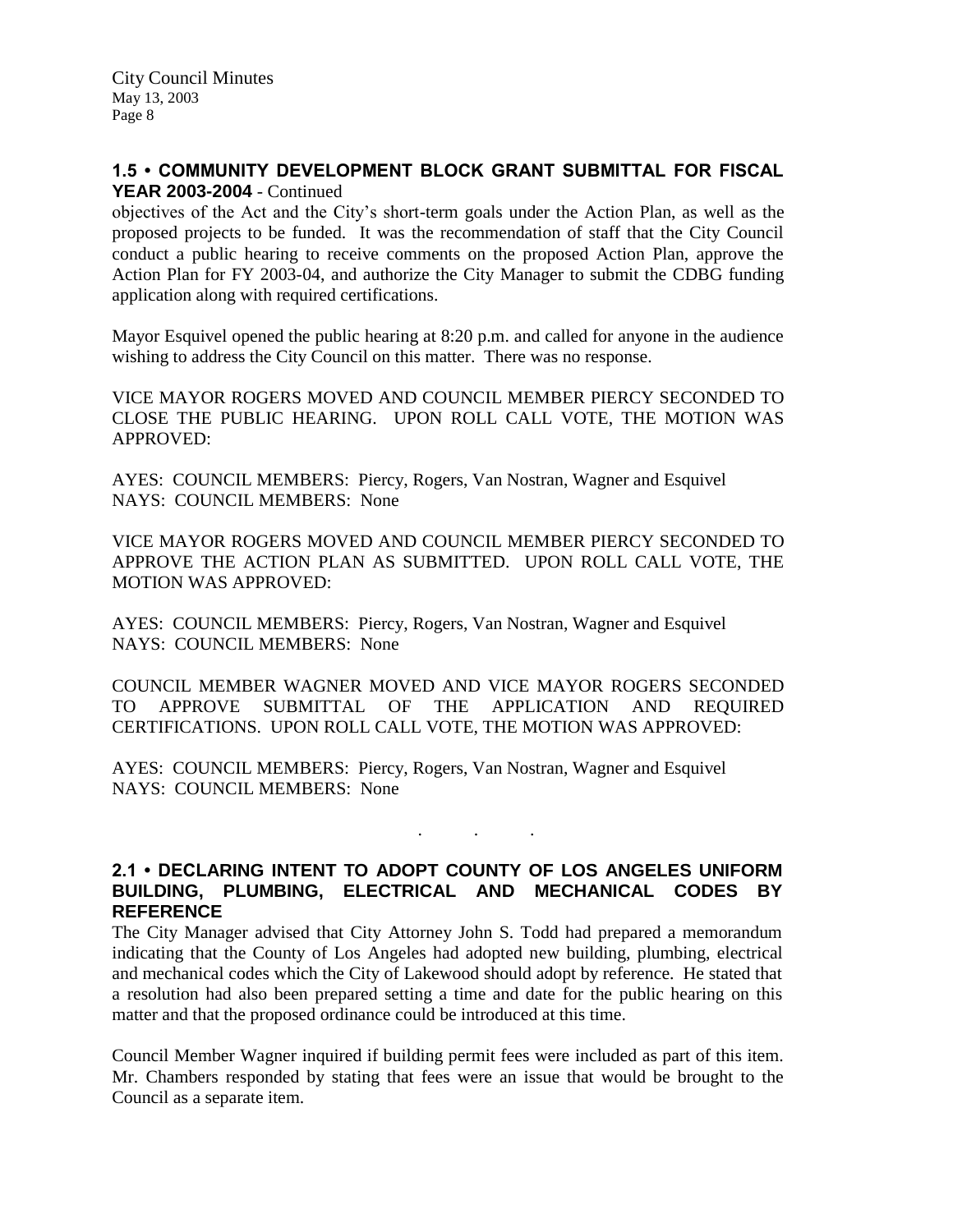### **2.1 • DECLARING INTENT TO ADOPT COUNTY OF LOS ANGELES UNIFORM BUILDING, PLUMBING, ELECTRICAL AND MECHANICAL CODES BY REFERENCE** - Continued

ORDINANCE NO. 2003-5; AN ORDINANCE OF THE CITY COUNCIL OF THE CITY OF LAKEWOOD AMENDING THE MUNICIPAL CODE BY ADOPTING BY REFERENCE COUNTY OF LOS ANGELES 2002 BUILDING CODE, COUNTY OF LOS ANGELES 2002 ELECTRICAL CODE, COUNTY OF LOS ANGELES 2002 PLUMBING CODE, AND COUNTY OF LOS ANGELES 2002 MECHANICAL CODE, AND AMENDING THE BUILDING, PLUMBING, MECHANICAL, AND ELECTRICAL CODES OF THE CITY OF LAKEWOOD was read by title by the City Clerk.

VICE MAYOR ROGERS MOVED AND COUNCIL MEMBER WAGNER SECONDED TO WAIVE FURTHER READING OF ORDINANCE NO. 2003-5. UPON ROLL CALL VOTE, THE MOTION WAS APPROVED:

AYES: COUNCIL MEMBERS: Piercy, Rogers, Van Nostran, Wagner and Esquivel NAYS: COUNCIL MEMBERS: None

COUNCIL MEMBER WAGNER MOVED AND COUNCIL MEMBER VAN NOSTRAN SECONDED TO INTRODUCE ORDINANCE NO. 2003-5. UPON ROLL CALL VOTE, THE MOTION WAS APPROVED:

AYES: COUNCIL MEMBERS: Piercy, Rogers, Van Nostran, Wagner and Esquivel NAYS: COUNCIL MEMBERS: None

RESOLUTION NO. 2003-26; A RESOLUTION OF THE CITY COUNCIL OF THE CITY OF LAKEWOOD DECLARING ITS INTENTION TO AMEND THE LAKEWOOD MUNICIPAL CODE BY ADOPTING THE UNIFORM BUILDING CODE, UNIFORM PLUMBING CODE, MECHANICAL CODE AND THE ELECTRICAL CODE AND DECLARING ITS INTENTION TO ADOPT ORDINANCE NO. 2003-5 ENTITLED, "AN ORDINANCE OF THE CITY COUNCIL OF THE CITY OF LAKEWOOD AMENDING THE MUNICIPAL CODE BY ADOPTING BY REFERENCE COUNTY OF LOS ANGELES 2002 BUILDING CODE, COUNTY OF LOS ANGELES 2002 ELECTRICAL CODE, COUNTY OF LOS ANGELES 2002 PLUMBING CODE, AND COUNTY OF LOS ANGELES 2002 MECHANICAL CODE, AND AMENDING THE BUILDING, PLUMBING, MECHANICAL, AND ELECTRICAL CODES OF THE CITY OF LAKEWOOD," AND SCHEDULING A HEARING THEREON BEFORE THE CITY COUNCIL IN THE COUNCIL CHAMBERS AT 5000 CLARK AVENUE, LAKEWOOD, CALIFORNIA, AT 7:30 P.M. ON TUESDAY, JUNE 10, 2003

VICE MAYOR ROGERS MOVED AND COUNCIL MEMBER PIERCY SECONDED TO ADOPT RESOLUTION NO. 2003-26. UPON ROLL CALL VOTE, THE MOTION WAS APPROVED:

AYES: COUNCIL MEMBERS: Piercy, Rogers, Van Nostran, Wagner and Esquivel NAYS: COUNCIL MEMBERS: None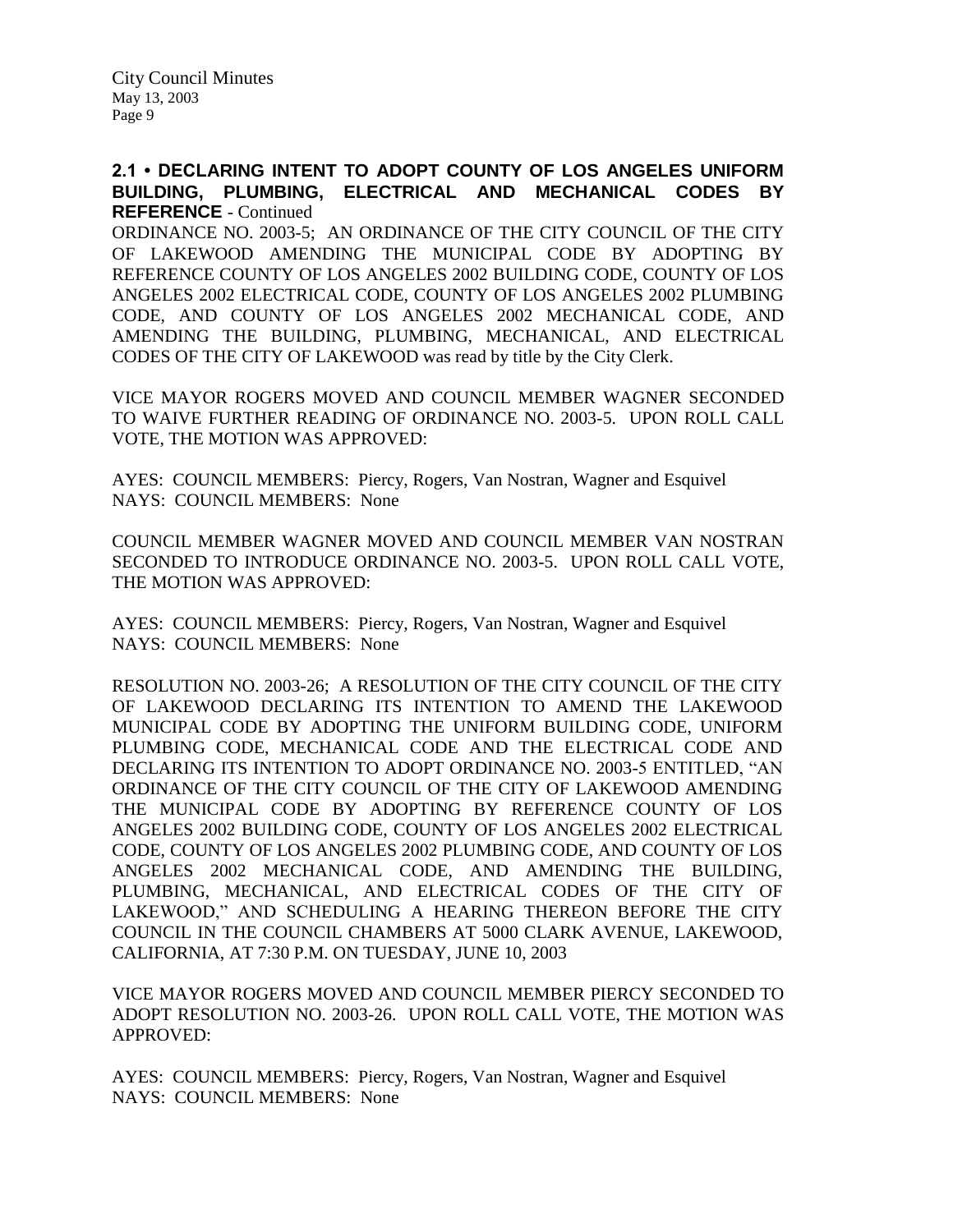#### **2.1 • DECLARING INTENT TO ADOPT COUNTY OF LOS ANGELES UNIFORM BUILDING, PLUMBING, ELECTRICAL AND MECHANICAL CODES BY REFERENCE** - Continued

COUNCIL MEMBER VAN NOSTRAN MOVED AND COUNCIL MEMBER PIERCY SECONDED TO INSTRUCT STAFF TO BRING ANALYSIS OF BUILDING FEE RATES TO THE CITY COUNCIL FOR CONSIDERATION. THERE BEING NO OBJECTION, IT WAS SO ORDERED.

## **3.1 • DOCUMENT IMAGING PROJECT - SCANNING AND INDEXING OF BUILDING PLANS**

. . .

The Community Development Director gave a brief oral presentation based on the memorandum in the agenda and reported that as a part of the document imaging project for building records, Requests for Proposals had been sent out for a pilot project to scan and index building plans, consisting of large drawings or sheets. Three companies had submitted proposals and staff had selected Convert-A-Doc as the most qualified applicant. It was the recommendation of staff that the City Council approve the selection of and authorize an agreement with Convert-A-Doc for the scanning and indexing of Building and Safety record plans for a total cost of \$20,000 for implementation of Phase I of the large plans imaging project.

Responding to a question from Vice Mayor Rogers, Mr. Ebner stated that staff was looking into including the submission of a scanned image set of building plans as a future requirement of the plan check process.

COUNCIL MEMBER VAN NOSTRAN MOVED AND COUNCIL MEMBER WAGNER SECONDED TO APPROVE STAFF'S RECOMMENDATION. UPON ROLL CALL VOTE, THE MOTION WAS APPROVED:

AYES: COUNCIL MEMBERS: Piercy, Rogers, Van Nostran, Wagner and Esquivel NAYS: COUNCIL MEMBERS: None

At 8:29 p.m., the Regular Meeting of the City Council was recessed for the Meeting of the Lakewood Redevelopment Agency. At 8:31 p.m., the City Council Meeting was reconvened.

. . .

. . .

. . .

**ORAL COMMUNICATIONS: None**